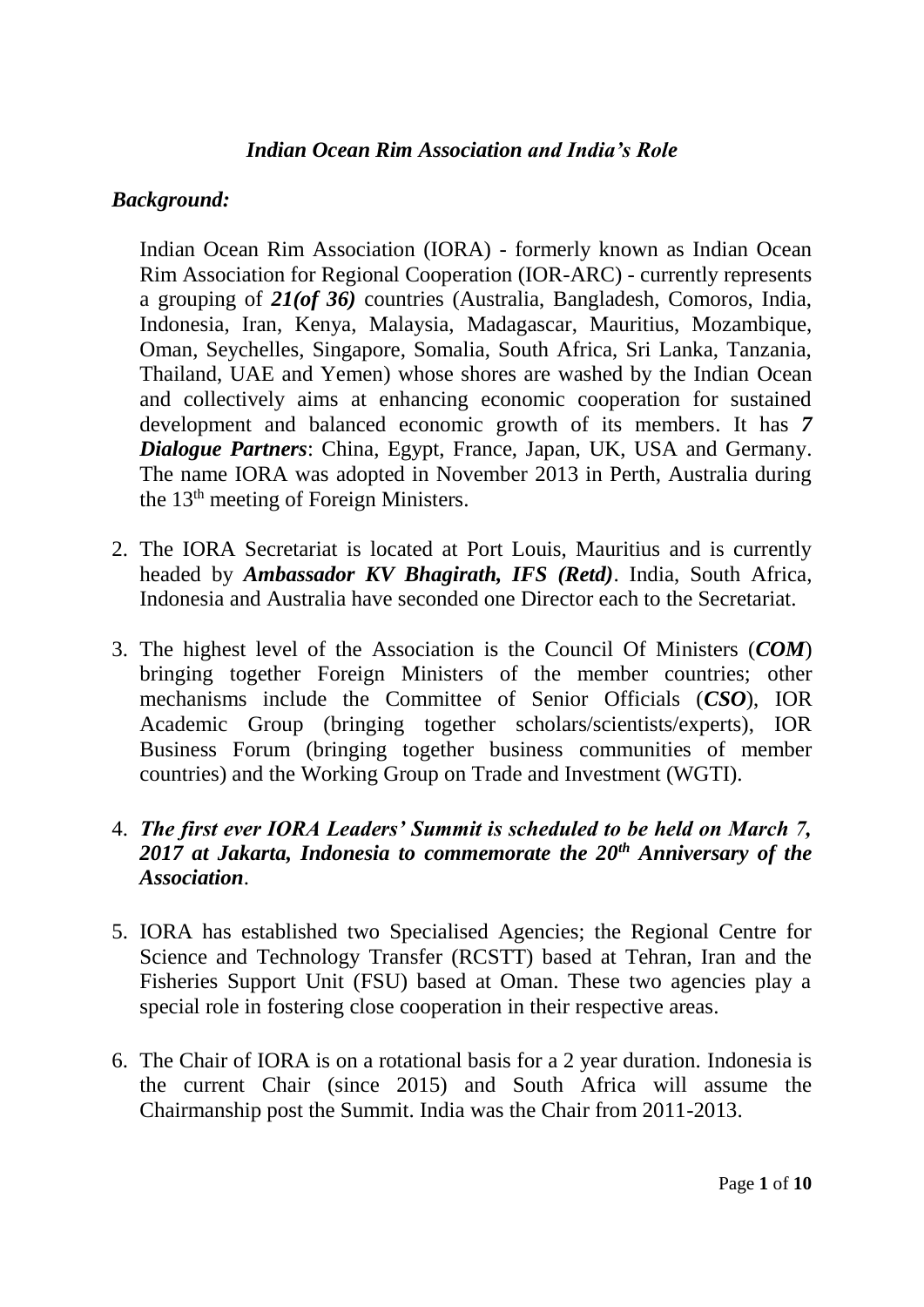# *Successful Endeavours of IORA:*

- 7. The specialized mechanisms of the IORA created for the benefit of Member States include:
	- *IORA Special Fund*: The First Meeting of the IORA High Level Task Force (HLTF) held in October 2001 in Sri Lanka mooted the concept of an IORA Special Fund as a financial mechanism for supporting and complementing the funding of projects and programmes adopted by the Association, in line with the principles and objectives enshrined in the Charter as well as the objectives and goals envisaged by the relevant organs of the Association.Accordingly, the Special Fund was established in 2006 at the  $6<sup>th</sup>$  Council of Ministers in Tehran and is being successfully utilized since.
	- *IORA Sustainable Development Programme:* In 2014, the "IORA Sustainable Development Programme" (ISDP) was developed with a special focus on the practical requirements of lesser developed Member States, in order to encourage their active participation and to optimize benefits arising from IORA cooperation.
	- *IORA Specialized Agencies*: There are currently two Specialized Agencies affiliated with the IORA through a Memorandum of Understanding (MoU) -- the Regional Centre for Science and Technology Transfer (RCSTT) headquartered in Iran and the Fisheries Support Unit (FSU) headquartered in Oman. These two Specialized Agencies have immensely benefited IORA by hosting various workshops/activities, resulting in capacity building and knowledge sharing.
	- *Chair of Indian Ocean Studies:*TheIORA Chair in Indian Ocean Studies (CIOS) was revived in 2014 after a gap of almost 15 years. The CIOS is *jointly sponsored by India and Mauritius*. The present CIOS (Prof Atri) is from India. The work of the Chair literally started from scratch. The CIOS' primary task is to play a bridging role in fostering research activities and studies in IORA priority areas with other academic institutions of IORA Member States.Prof. Atri has been successful in forging linkages with Universities across different IORA countries and has delivered lectures on strengthening regionalism, especially in the economic and commercial sector. He has also been conducting studies on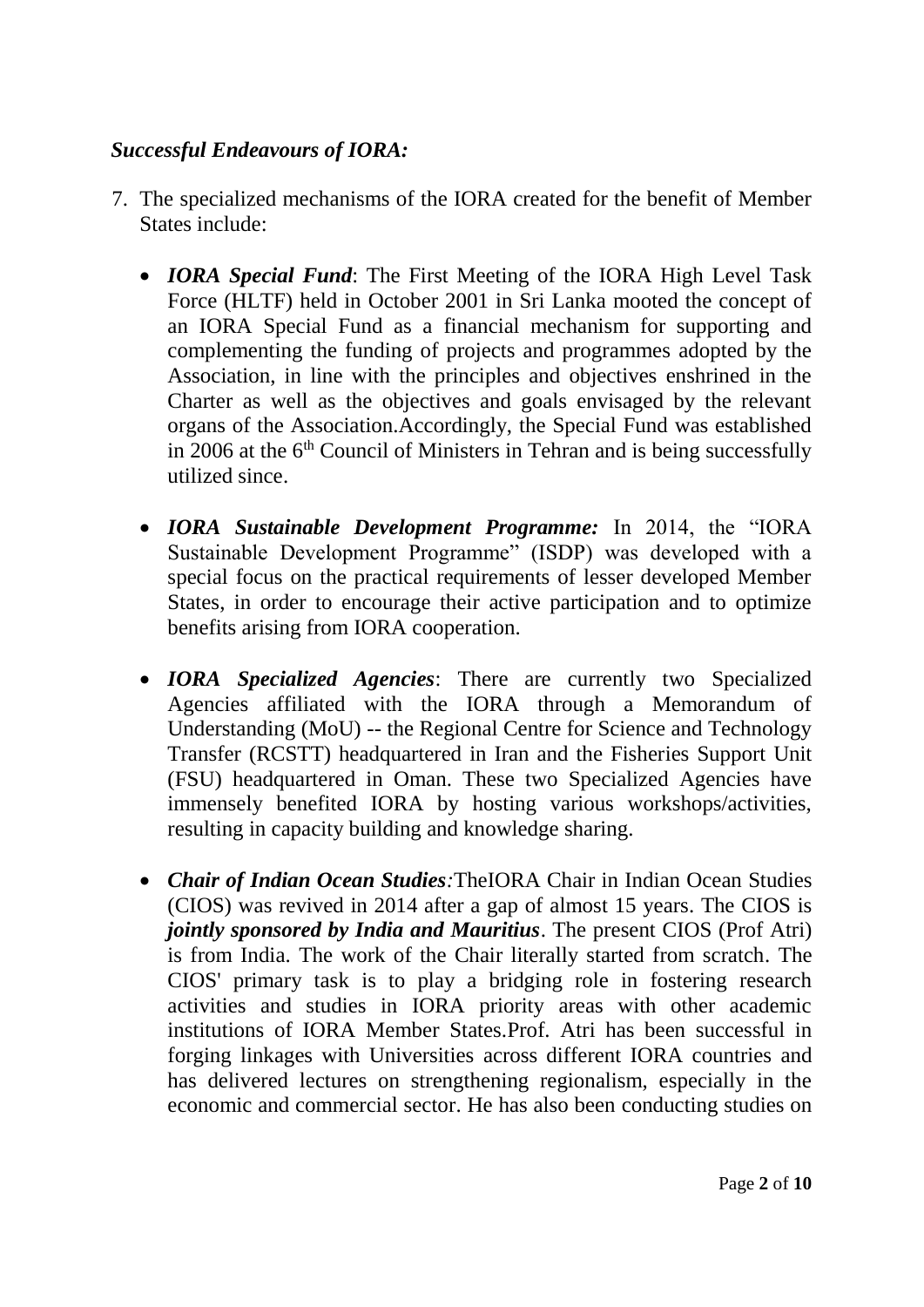trade facilitation initiatives in IORA and has conducted a workshop in collaboration with UNECA.Encouraging capacity building is an important area in his work.Two other important projects he is currently implementing are the publication of an online Journal of Indian Ocean Rim Studies and editing a Handbook on the Blue Economy, to be published by South Africa.

- 8. Apart from a multitude of initiatives ranging from workshops to training programmes to conferences, *the IORA today has four ministerial levels of specialized engagement – Trade, Blue Economy, Renewable Energy and Tourism*. A few notable events are:
	- The first ever IORA Ministerial Conference the Economic and Business Conference (EBC-I) – was held in Mauritius on 4-5 July 2013, co-hosted by Mauritius and India (then Chair) with a thrust on trade and investment.
	- The 1<sup>st</sup> IORA Ministerial Forum in Renewable Energy was hosted by the United Arab Emirates on 21 Jan 2014.
	- The 1<sup>st</sup> IORA Tourism Ministerial Meeting was held in Seychelles on 21 Nov 2014.
	- The 1<sup>st</sup>IORA Ministerial Blue Economy Conference was convened at Mauritius on September 2-3, 2015
- 9. The success of all these conferences has been continued through various follow-up conferences/meetings as well as spin-offs resulting in projects. This year itself, the 2<sup>nd</sup> Ministerial Economic and Business Conference (EBC-II) was held in the United Arab Emirates on 11-13 April 2016. An outcome of this meeting was the requirement for an MoU for cooperation in the SME sector. MEA along with the MSME conducted a workshop to draft the MOU from January 19-20, 2017 in New Delhi. The draft has already been circulated to all member states for further comments.
- 10.The IORA has also pursued its efforts to engage its seven Dialogue Partner States in itspriority sectors. At the recent COM held in Bali, there was a separate session dedicated to interaction of Member States with Dialogue Partners.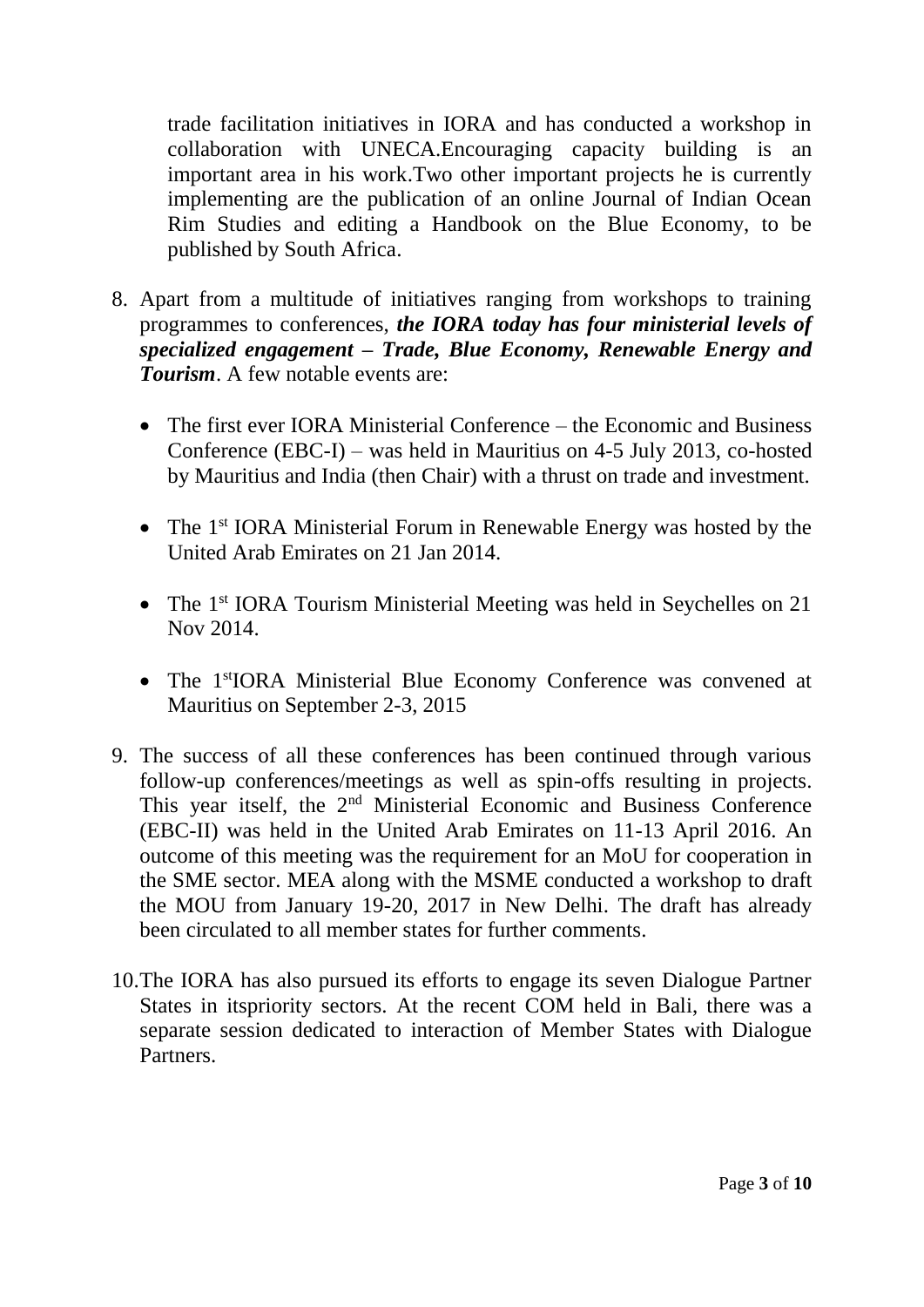- 11.China hosted the Second Blue Economy Core Group Workshop ("Maritime Connectivity and Financing for Development in the Indian Ocean Rim") on July 13-14, 2016. Earlier, Japan and Germany had hosted events on the Indian Ocean, namely the "International Symposium on IORA and Japan" on 20 Mar 2014 in Tokyo, and the "International Conference on the Indian Ocean - A Maritime Region on the Rise", in Berlin on 9 June 2015 respectively.
- 12.With a view to broaden its scope, the IORA has been actively interacting with other international/regional organizations and has obtained Observer Status at the following organizations:
	- (a) United Nations Conference on Trade and Development (UNCTAD): Observer status acquired at the UNCTAD's  $61<sup>st</sup>$  session held on September 26, 2014.
	- (b)African Union (AU): Observer status acquired in Nov 2015. The Secretariat is in the process of finalizing a Memorandum of Understanding (MoU) with it.
	- (c) United Nations General Assembly (UNGA): The General Assembly unanimously approved Resolution A/RES/70/123 for IORA Observer status on Dec 14, 2015.

# *India and IORA:*

- 13.The year 2011 marked a turning point for the IORA when India took over as Chair of the organization. A major revitalization, in keeping with the emerging geo-strategic challenges that confronted the Indian Ocean region commenced, with re-formulation of IORA priorities taking center-stage.
- 14.At the 11th COM Meeting in Bengaluru in November 2011, *six priority areas*were identified on the basis of an Indian proposal to focus cooperation amongst member states of IORA in the years to come. These include the following:-
	- (a) Maritime Safety and Security
	- (b) Trade and Investment Facilitation
	- (c) Fisheries Management
	- (d) Disaster Risk Management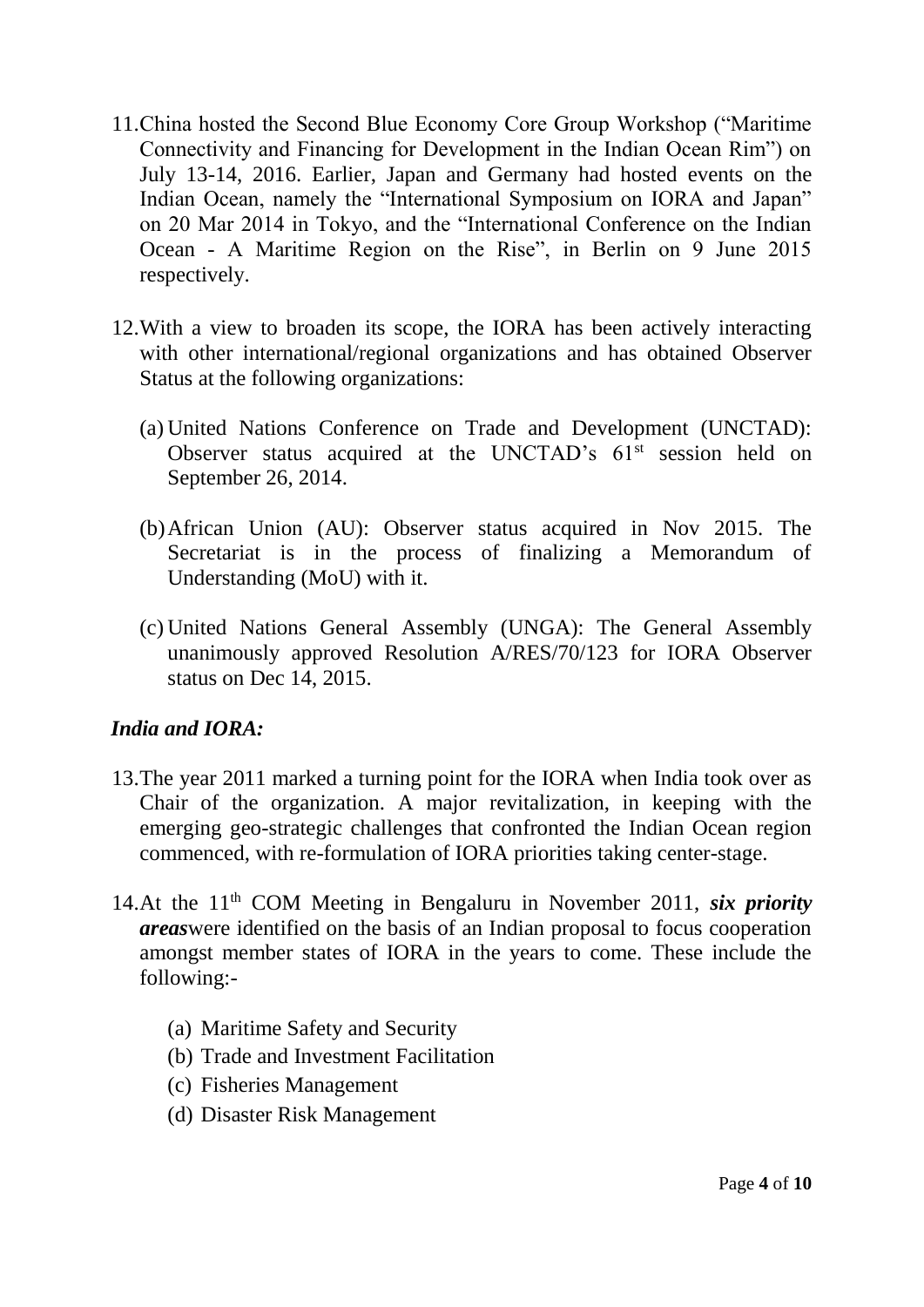- (e) Academic, Science and Technology
- (f) Tourism and Cultural Exchange
- 15.The six "Priority Sectors" resulted in clearly defining the way forward for the organization and focusing the efforts along these priority areas.This was followed by the decision of the other three G-20 countries- Australia, Indonesia and South Africa deciding to take leadership roles as succeeding Chairs of IORA.
- 16.Prime Minster of India remarked during his visit to Mauritius on March 12, 2015, "Our Indian Ocean Rim Association can be an important instrument for pursuing our vision for a sustainable and prosperous future in the region….We often define regional groupings around landmass. The time has come for a strong grouping around the Indian Ocean. We will pursue this with new vigor in the years ahead.... We seek a future for Indian Ocean that lives up to the name of *SAGAR* – Security and Growth for All in the Region."
- 17.India's vision for the organisation was outlined by the Minister of State for External Affairs Gen (retd) Dr. VK Singh during the  $15<sup>th</sup>$  COM meeting at Padang, Indonesia on 23 October 2015. He stated that India will adopt a ten point approach between the 15<sup>th</sup>IORA Ministerial until the next Ministerial in Indonesia. The 10 proposals which India agreed to examine for feasibility included:-
	- (i) Working closely with Mauritius and other IORA partners to set up an IORA virtual university with an aim to launch it in 2017 when IORA marks its 20th Anniversary. This initiative has now been on hold for the last one year.
	- (ii)To offer capacity-building programmes to scientists from IORA partners at the Indian National Centre on Ocean Information Services in Hyderabad. Remote Sensing and Potential Fishing Zones (PFZ), Ocean Data Processing and Applications, Ocean Climate Modelling, Standard Operating Procedure for Tsunami Warning and Emergency Response are some of the broad themes addressed through these training programmes. We had circulated flyers on the courses on offer by Indian National Centre for Ocean Information Services (INCOIS), Hyderabad during the CSO meet at Yogyakarta, Indonesia on May 22- 24, 2016 to solicit participation from member countries.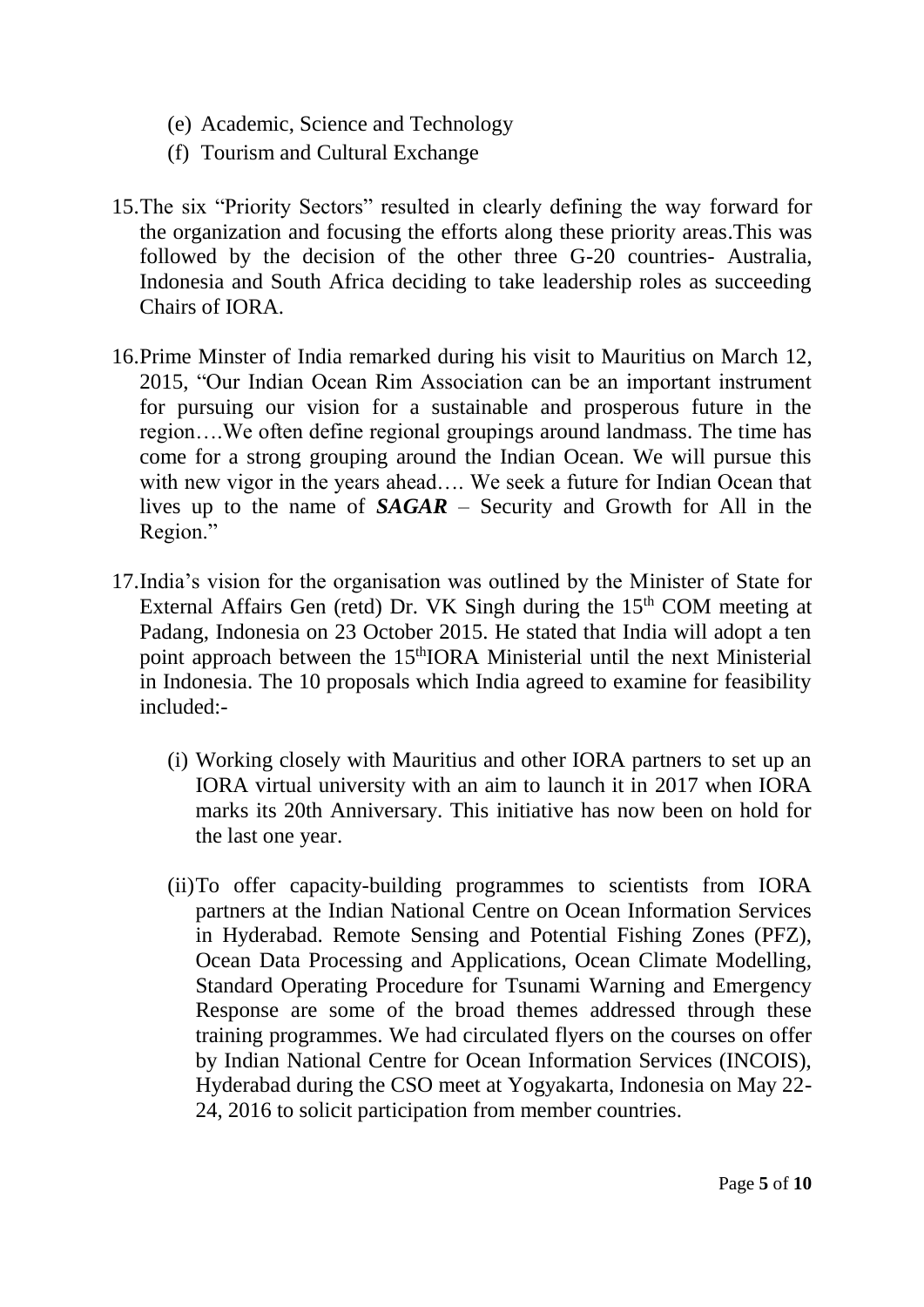- (iii) Offer of a Special Training Course for IORA Diplomats at the Foreign Service Institute in New Delhi. Some of the IORA members are already availing of special training courses at FSI, we offered 5 vacancies to IORA member states in the special training course commencing May 2016. One participant each from Bangladesh, Comoros and Seychelles attended the course.
- (iv) Organising workshops on Women's Empowerment in 2016. We have decided to combine it with Ser (e) to optimise the utilisation of the resources.
- (v)Organising workshop on Skill Development of Youths in India. We have now combined the two events to optimise the utilisation of the resources.
- (vi) Committed to strengthen IORA Secretariat India has seconded Ms Ruchika Rishi to the IORA Secretariat at Mauritius since May 2017. She has now been re-designated as a Director.
- (vii) India has also completed its commitment to provision office equipment including 6 laptops, two desktops, Volume Licences and a photocopying machine to the IORA Secretariat.
- (viii) Institutionalizing of the Blue Economy Dialogue and its 2nd edition in India on November 4, 2016. India had organised the 1<sup>st</sup> edition of this event at Goa in August 2016. Five major themes were examined during the first Dialogue; viz. (1) Developing a Comprehensive Accounting Framework for Blue Economy (2)Fisheries and Aquaculture (3) Renewable Ocean Energy (4) Ports, Shipping, Manufacturing and Other Sectors (5) Sea-bed Exploration and Minerals. The 2nd edition of the Dialogue was organised by RIS in New Delhi on November 4-5, 2016. RIS is working towards the finalisation of an outcome document which will outline an action plan to further the Blue Economy dialogue at the forthcoming Ministerial on Blue Economy at Mauritius and the Leaders'Summitscheduled in March 2017.
- (ix) Hosting the second round of Experts Meeting on Maritime Safety and Security in order to facilitate further exchange of views on this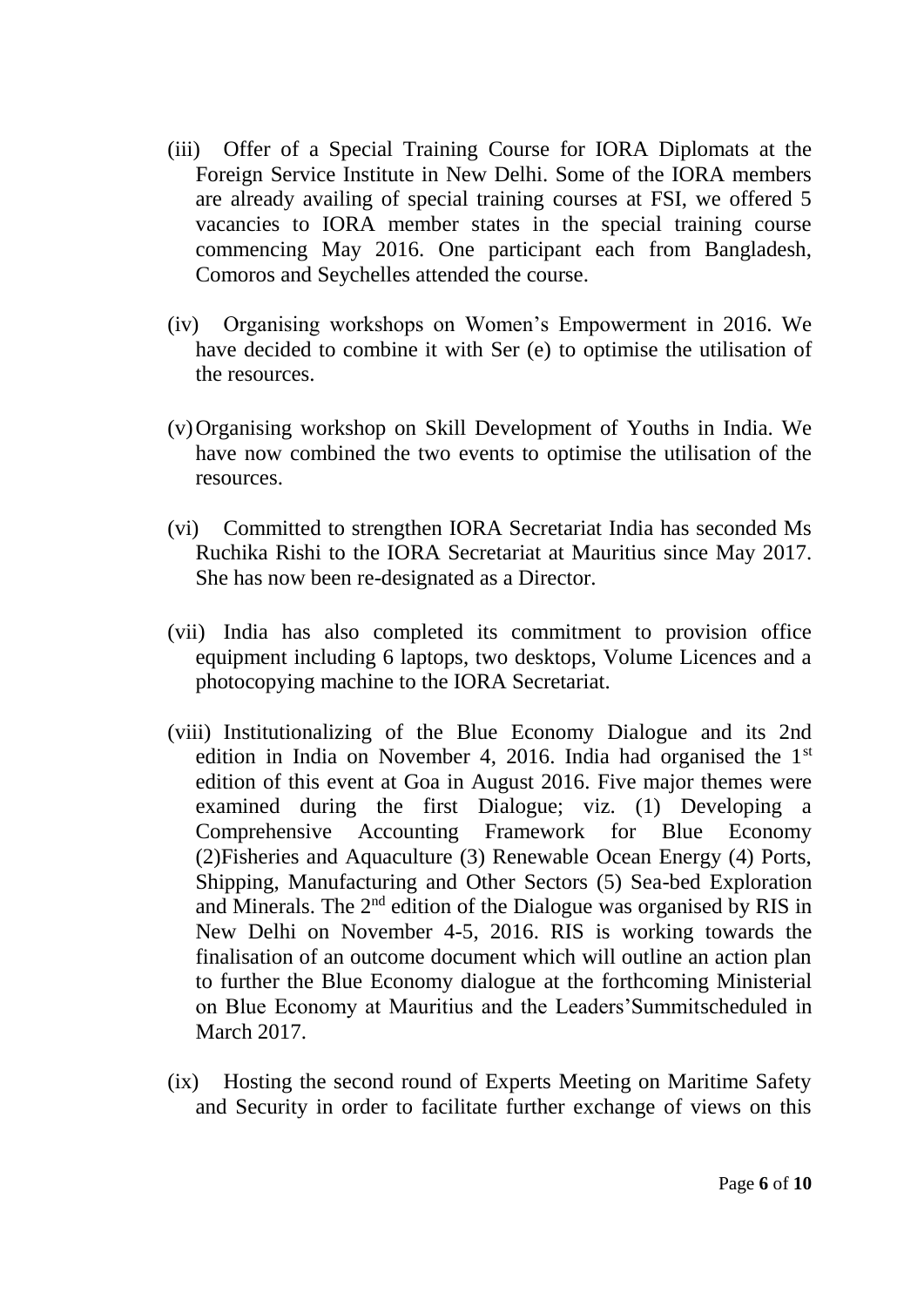IORA priority area. India had hosted the  $1<sup>st</sup>$  round of the Experts meeting at New Delhi from 13-14 October 2015 with the National Maritime Foundation piloting the event.

(x)India has also processed its Contribution of USD 100,000/- for the IORA Special Fund. India is the highest contributor to the IORA Special fund and this was largely acknowledged by Member States in the COM at Bali, Indonesia. However, India has not used the Special fund for any project. At the  $16<sup>th</sup>$  COM in Bali, three cases were progressed for funding through the IORA Special fund – namely the:-

(i) Women Entrepreneurship and Skill Development Workshop with FICCI.

- (ii) Innovation Exposition in collaboration with FICCI.
- (iii) Water Security and Sustainability conference with CII.
- 18.In July 2016, IORA featured in the Joint Statement between President of South Africa and Prime Minister of India on the occasion of the official visit of the Indian Prime Minister to South Africa. President Zuma noted that IORA gained new momentum with India as Chair (2011-12) and committed that it will be South Africa's objective to ensure that this momentum is sustained during its incoming Chairpersonship (2017-18).Both leaders noted the importance of the Ocean Economy, growing interest by other countries to join the organization as dialogue partners, and the strategic nature the Indian Ocean can play in developing the Region.
- 19.Indian Ocean Dialogue was launched as an Indian initiative. India hosted the first Indian Ocean Dialogue in Kochi, Kerala from September 5-7, 2015 as a Track 1.5 event bringing together Official, Academics and other Strategic thinkers. The participants discussed six broad themes—the geopolitical contours of the Indian Ocean Region (IOR),maritime security challenges, strengthening regional institutions, information sharing, cooperation indisaster relief and management, and economic cooperation. Kochi Consensus was adopted as the outcome document of the First Indian Ocean Dialogue.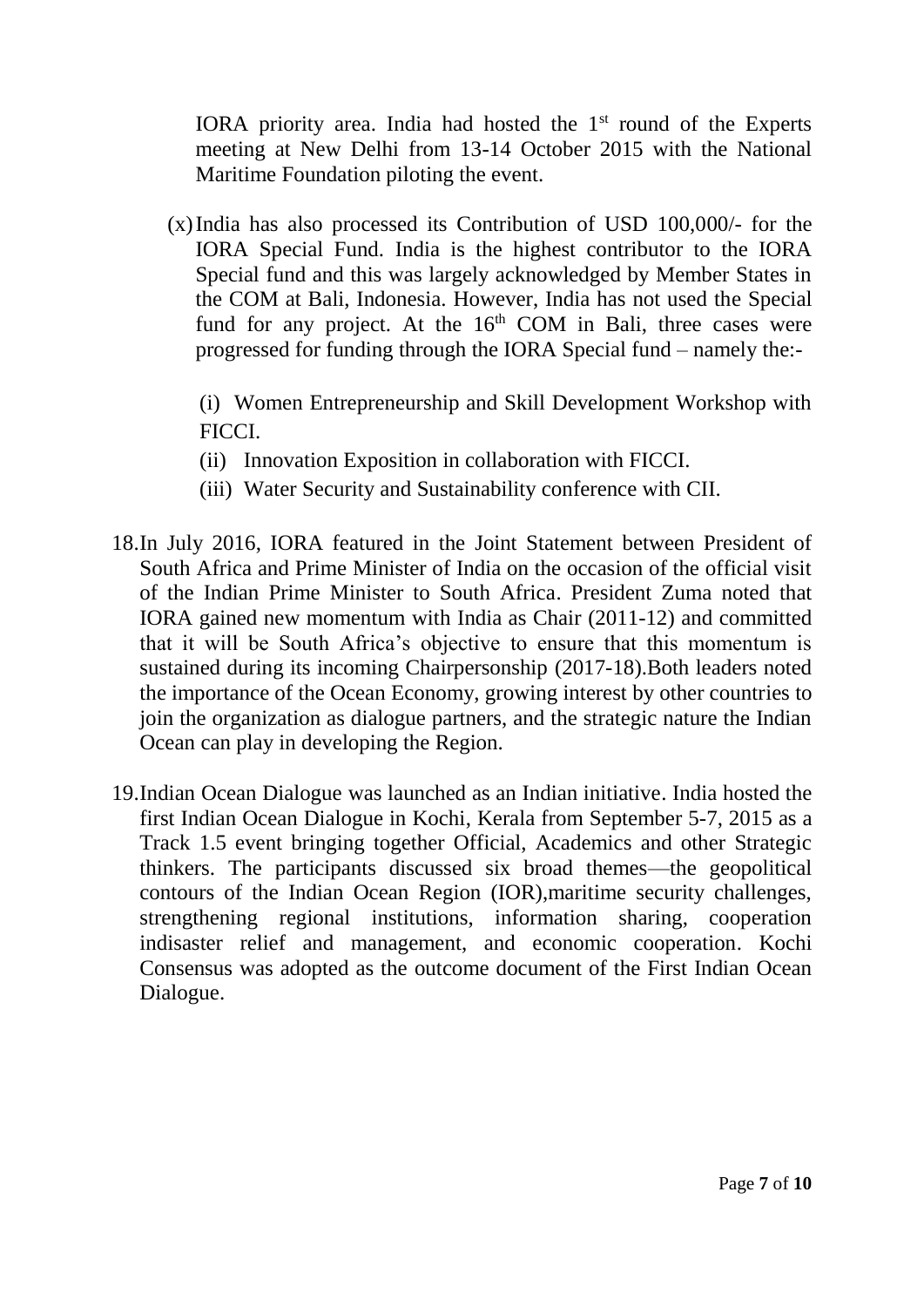#### *Initiatives by India:*

20.There has been a view from certain Member States that India should take a more dominant role in the IORA. After the formation of the IOR Division, India has initiated several projects / conferences in order to resurrect India's image and take on a more lead position in the IORA. In consonance with the strategic vision of the Prime Minister of India for engagement in the Indian Ocean Region and to support India's larger role in IORA, the following initiatives are under process:

(i) The 2<sup>nd</sup>Blue Economy Dialogue in New Delhi which was conducted by RIS from November 4-5, 2016.This dialogue was aimed to be different from the first (held in Goa in Aug 2015), and an attempt to engage the Member States more strongly. The outcome document will provide inputs for discussion during the IORA Blue Economy Ministerial meet in Mauritius in May 2017.

(ii) An 'Indian Ocean Seminar'was organised at the India International Centre, New Delhi by Ambassador Yogendra Kumar on November 19, 2016. The event was Webcast to facilitate participation from all the IORA member states remotely. This was the first time that such a Webcast was tried out at any event in IORA.

(iii) The  $4<sup>th</sup>$  International Relations Conference (IRC) of Symbiosis International University titled "India and the Indian Ocean: Sustainability, Security and Development" was organised from December 18-19, 2016 at Symbiosis Campus at Pune. The conference was attended by Ministers, diplomats, academicians from various IORA countries.

(iv) A Small and Medium Enterprises workshop to draft an MOU on cooperation in the SME sector for IORA countries was conducted from January 19-20, 2017. The workshop saw wide participation from member states and the resultant draft MoU has been recirculated for final comments to the headquarters of all Member States. The IORA Secretary General and member states acknowledged that this was the first such attempt at MoU and congratulated India (MEA/MSME) for the initiative.

(v) The Second Meeting of Experts on Maritime Safety and Securityis being scheduled in early 2017 and will be coordinated by IDSA. The first meeting of experts was hosted by National Maritime Foundation (NMF)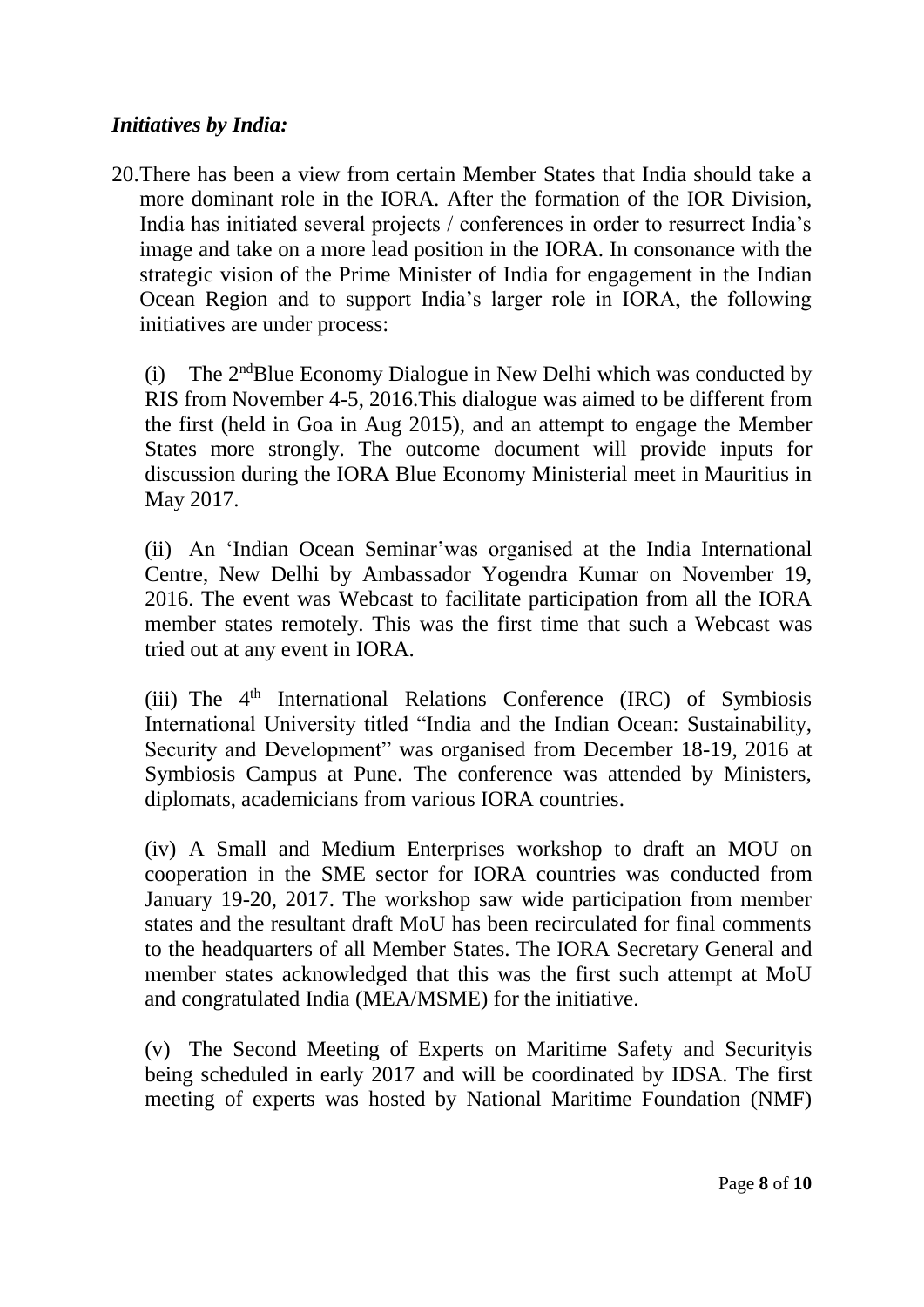from August 20-21, 2016 at Goa. India has been persistently bringing the focus on Maritime Safety and Security, which had been missing in IORA.

(vi) Ministerial level meet of Renewable Energy Ministers from IORA countries organised by the Ministry of New and Renewable Energy. MNRE has committed to hold the meet alongside the ISA-Renewable Energy Invest Meet. The ISA was initially planned from February15-17, 2017 at Ahmadabad, Gujarat but is now likely to take place somewhere in mid2017.

(vii) Journalists / Media personnel workshop organised by XP Division aimed to expose them to India's role and potential in IORA. It will also expose them to the strengths of the Democratic system, Private sector, Think tanks and update their image of India. The group will also witness India's capacities in Civil and developmental uses of Space technology and also the Information Technology sector. Both of these would help to expand India's imprint within the IORA countries in these sectors. The programme has already been worked out jointly by IOR and XP division.

(viii)A workshop for twenty Parliamentarians (one from each IORA member country is being planned for May 2017. Bureau of Parliamentary Studies and Training (BPST) has been asked to do a costing for the programme. It is proposed to conduct this programme on a 3 year basis thereafter.

(ix) A workshop for Women's Empowerment and Skill Development will be organised with the support of Federation of Indian Chambers of Commerce and Industry (FICCI) in New Delhi. It is proposed to fund (50%)this workshop from the IORA Special Fund.

(x) A workshop on Water Security and Sustainability will be organised by Confederation of Indian Industry (CII). The workshop is oriented to capacity building in the IORA member states. This project is planned to be funded (50%) by the IORA Special fund.

(xi) Organising an Innovation Exposition for IORA member states in collaboration with the Federation of Indian Chambers of Commerce and Industry (FICCI). This too is proposed to be funded (50%) from the IORA special fund.